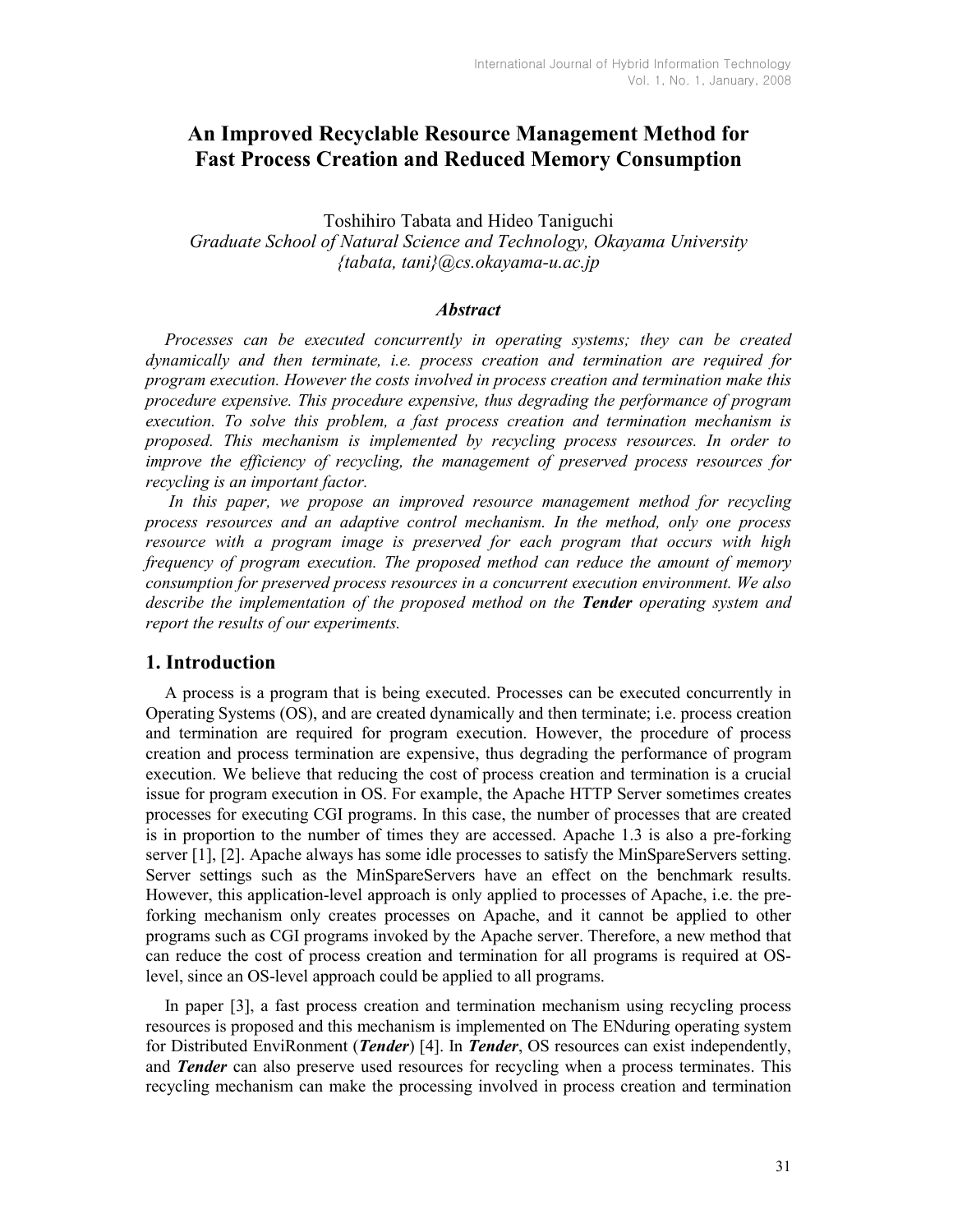much faster. However, preserved resources for recycling consume a large amount of memory. Therefore, these preserved process resources have to be managed efficiently.

In order to improve the efficiency of recycling, the authors of [3] proposed an efficient resource management method for recycling process resources that focuses on the frequency with which they are utilized in program execution [5]. In this method, there are two types of preserved resources for recycling from the standpoint of frequency of use during program execution. For programs that have a high frequency of program execution, the process resources are preserved with program image. Thus, the process resources can be recycled for processes that are associated with the same program image. When programs have a low frequency of execution, their process resources are preserved without program image. Thus, they can be recycled for any process that satisfies the recycling condition.

The previous proposed method is a simple mechanism and just focuses on the frequency of program execution. Thus, the previous proposed method can reduce the amount of memory consumed by preserved resources, but it is insufficient to just reduce this factor. Many programs are executed concurrently in a real system, i.e. we also have to consider the concurrency of process execution. The costs become much higher when some processes associated with a same program image are executed concurrently. In addition, the previous proposed method was not adaptive for the change of the frequency of program execution.

In this paper, we propose an improved resource management method for recycling process resources that focuses on concurrent process execution. We introduce adaptive-control mechanism in the resource management method. In the proposed method, only one process resource with a program image is preserved for each program that is executed frequently. When a preserved process resource associated with the same program image as a terminated process exists, the process is broken up into process resources without a program image. The proposed method can reduce the amount of memory consumed by selecting the type of preserved process resources. It can also improve efficiency when recycling process resources in a concurrent execution environment. Thus, it can reduce the cost of process creation. The adaptive-control mechanism that is introduced in the proposed method monitors the number of program execution, and dynamically decides which programs should be preserved with a program image. We also describe the implementation of the proposed method on the **Tender** operating system and report the results of our experiments.

### 2. Related Work

Threads are a way for a program to split itself into two or more tasks that run simultaneously. Threads are 'lightweight', but the protection between threads is weak because they share the same memory space. Therefore, they are undesirable from the viewpoint of security. In addition, the debugging of multi-thread programming is difficult. An ideal solution would be the implementation of processes that are lightweight in a similar way to threads.

Many researches topics for reducing the cost of process creation have been proposed in the past. "Sticky bit functions" and the "vfork system call" approach can reduce the cost of process-creation in UNIX [6]. "Sticky bit" is a research topic based on fast process creation that enables the OS to recycle a region of text. "Demand paging" and "Copy on Write" (CoW) are also research areas that focus on memory management. Demand paging and CoW can also reduce the cost of process creation.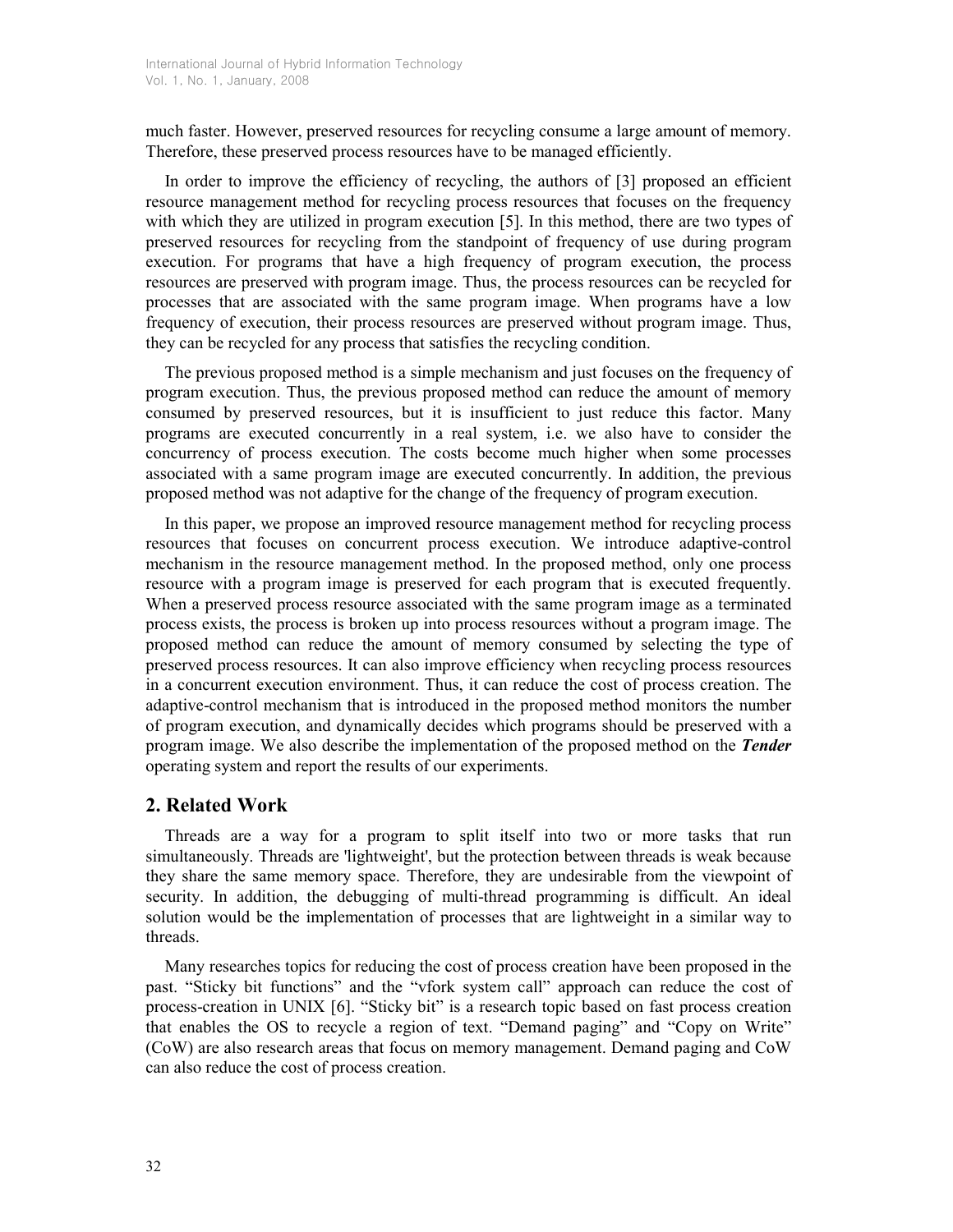Because OS resources have high modularity in **Tender**, each OS resource can exist independently. This mechanism can realize a mechanism for recycling process resources. However, the existing OS cannot recycle any process resources and cannot preserve process resources for recycling. The **Tender** operating system differs from the existing OS in that process resources can be recycled during the processing used for process creation.

Furthermore, research has also been undertaken to study page control and cache memory in virtual memory [7], [8], [9]. These research techniques manage a memory region as an operation unit for memory management, e.g. an operation unit is a physical page of memory. This research is similar to resource recycle from the standpoint of controlling memory resources.

### 3. Tender Operating System

#### 3.1. Separation and Individualization of Resources

In **Tender**, objects to be controlled and managed by the operating system are known as "resource". Resources are given resource identifiers and resource names for operations. Resource identifiers and resource names include location information that indicates a particular machine. Resource names are managed by tree structure. An example of resource name is "/machine1/process/procA".



Figure 1. Resource identifier and resource name

The interface for the operation of resources is unified. Programs that operate resources are called through a unified interface. Thus, functions can call the programs that operate both local resources and remote resources through the unified interface. The programs that operate each resource are separated between those resources. In addition, shared programs are eliminated. The program modules consist of 5 program components "open", "close", "read", "write" and "control" The unified interface is named Resource Interface Controller (RIC). RIC has a pointer table that has all pointers of program components. Each resource management must call RIC in order to call any program components. Bypassing RIC is prohibited in Tender kernel.

The management table for each resource is also separated between each resource. In addition, pointers between the management tables of each resource are prohibited. The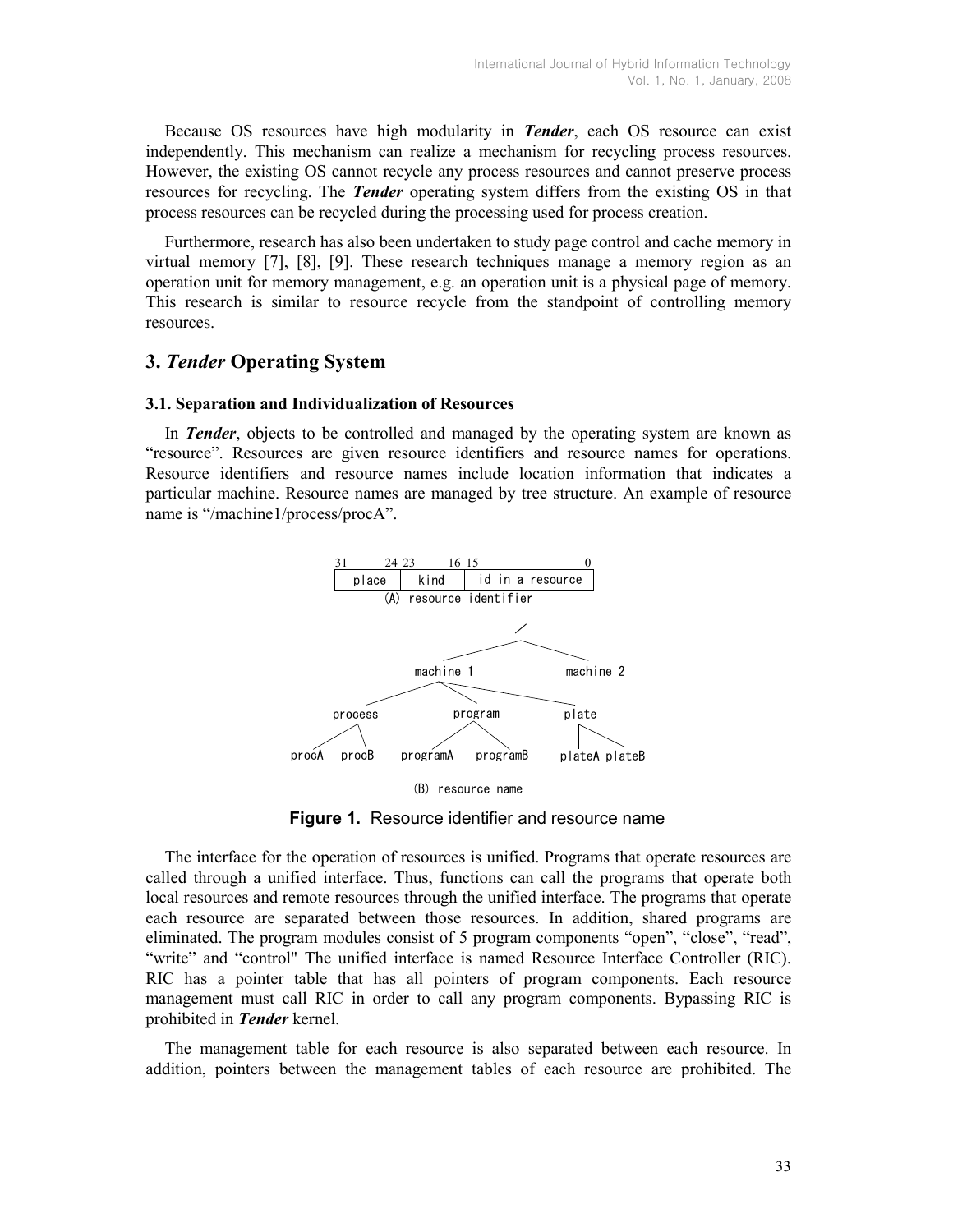existence of an individual resource does not depend on other resources including processes, because the management table for each resource is separated. That is, each resource can exist irrespective of the existence of other resources.

#### 3.2. Process Resources

A process is composed of various process components. The process components in memory space of **Tender** are called "process resources".

Figure 2 shows the memory resources on **Tender**. "Virtual region" is a resource that virtualizes the data storage region, which is mapped to physical memory or external storage. It contains information about the storage area, which is in physical memory or in external storage, in its management table. "Virtual space" is a space for the virtual address and corresponds to the mapping table, where a virtual address is mapped to a physical address. "Virtual user space" is a space that is accessible from the processor by the virtual address. It is created by attaching the "virtual region" to "virtual space" and is deleted by detaching. Here, 'attaching' means to store the information in the data storage region as an entry in the mapping table.



Virtual space Virtual user space Virtual kernel space Virtual region

Figure 2. Resources of process and memory on Tender



Figure 3. Flowchart for process creation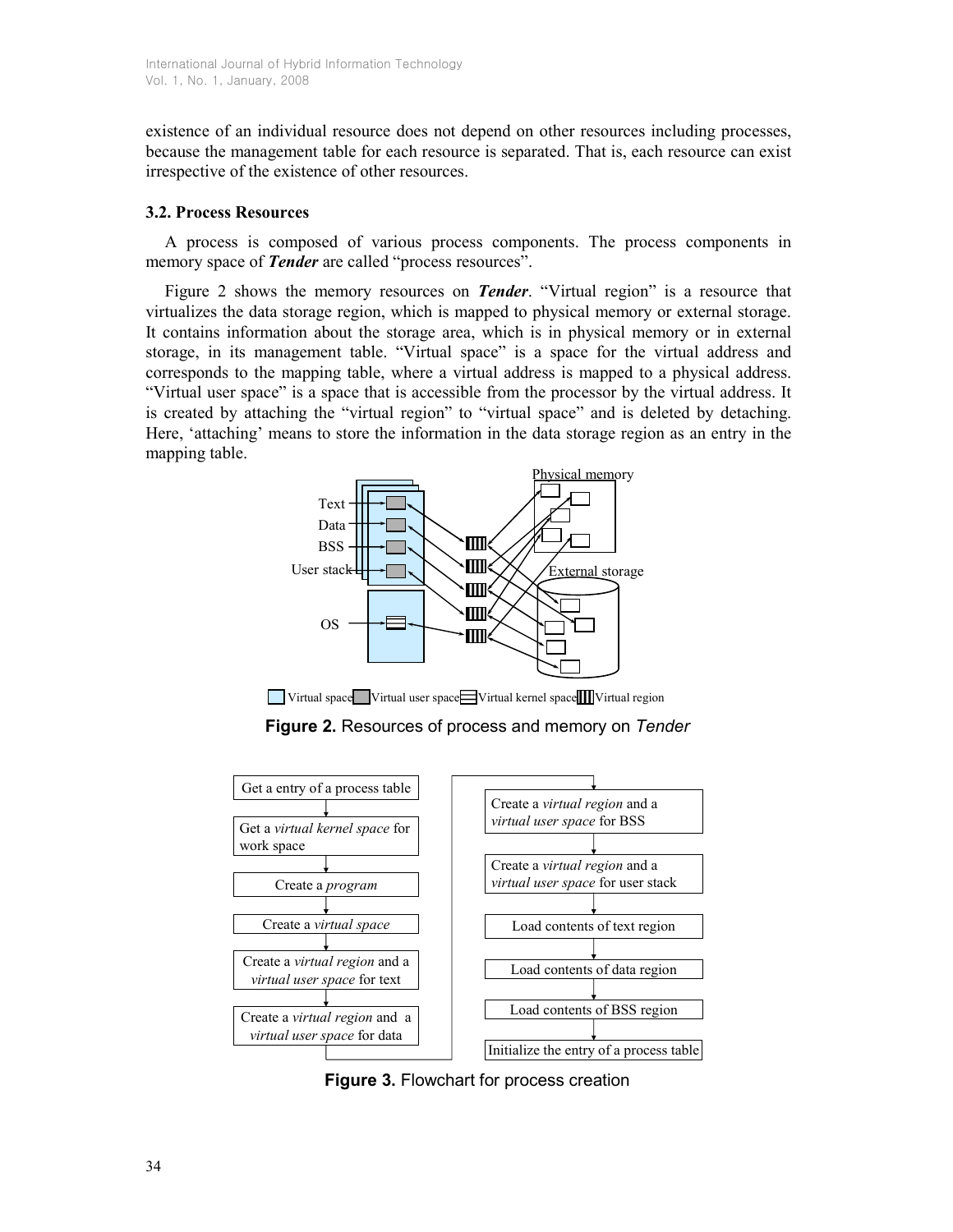#### 3.3. Process Creation

Figure 3 shows the flowchart of process creation on **Tender**. The processing consists of twelve steps.

## 4. Recycling of Process Resources

### 4.1. Overview

In the existing OS, the existence of process resources depends on the process that owns them, because the management information for each resource is stored in the process management table. If a process terminates, its entry in the process management table is cleared. As a result, its process resources and any information regarding the process resources are cleared, too.

Separation and individualization of resources enables **Tender** to preserve process resources for recycling. By using this mechanism, **Tender** can preserve process resources instead of deleting them at process termination. As a result, **Tender** can recycle preserved process resources during process creation.

Figure 4 and Figure 5 show the flow for process creation and termination. **Tender** enables process resources to be preserved at process termination. This means that, in cases where users want to release a resource, users can preserve it without actually deleting it. In addition, it enables process resources to be prepared during process creation. This means that in cases where users wish to obtain a resource, we can recycle a resource that has been preserved in advance without creating it again. Therefore, users can realize a reduction in the cost of process creation and termination by preserving and recycling process resources.



Figure 4. Flow for process creation by recycling process resources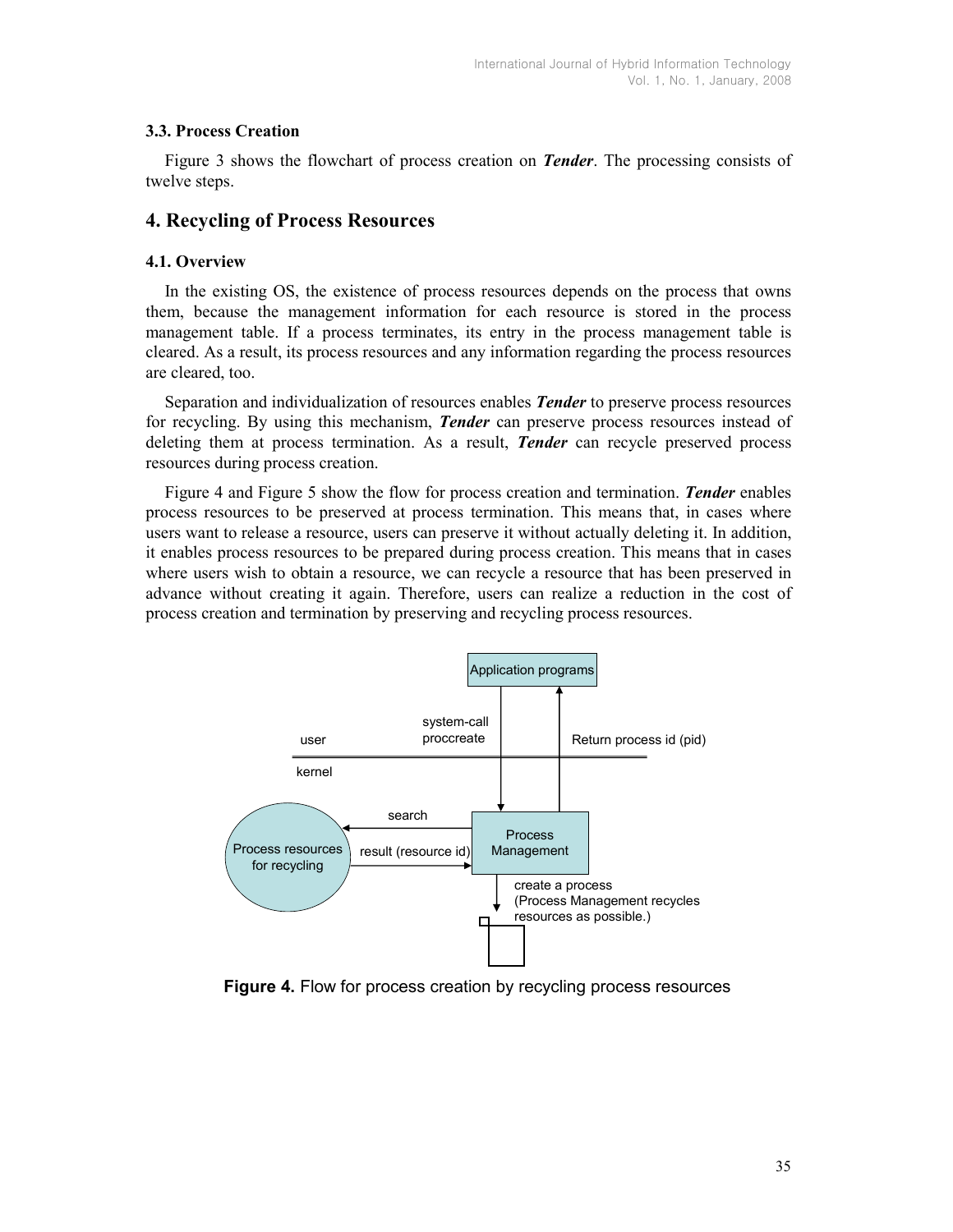

Figure 5. Flow for process termination by preserving process resources

| Type                                                                               | Condition of recycling          |
|------------------------------------------------------------------------------------|---------------------------------|
| Preserved process resources with program image (RDP) Type of program               |                                 |
| Preserved process resources without program image   Virtual space: always<br>(RIP) | Virtual region: size of virtual |
|                                                                                    |                                 |

Table 1. Types of preserved process resources for recycling

region

### 4.2. Two Types of Preserved Resources

An efficient resource management technique for recycling process resources is previously proposed [5]. This technique focuses on frequency in program execution. Preserved resources are classified into two types of preserved resources for recycling from the standpoint of the frequency of program execution. Table 1 shows these two types of preserved resources.

For programs with a high frequency of program execution, process resources are preserved with a program image. This type of preserved resource is named RDP (Recyclable resource that is Dependent on Program). RDP can be recycled when a process is created from the same program. RDP consists of virtual memory, i.e. a memory image of the program in virtual memory space. The memory image includes the text region, the data region, the BSS region and the stack region in the memory space. The contents of each region are loaded into the memory space.

For programs with a low frequency of program execution, process resources are preserved without a program image. This type of preserved resource is named RIP (Recyclable resource that is Independent of Program). RIP consists of virtual memory and a virtual region. The process resources for programs that are used with low frequency are broken up into virtual memory and unmapped memory objects (virtual regions). There is no memory object in the preserved virtual memory. The virtual region consists of physical memory and some on-disk area and a management table for mapping between physical memory and external storage. Because the virtual memory and virtual regions have no information associated with a particular program image, they can be recycled for every process creation step if they satisfy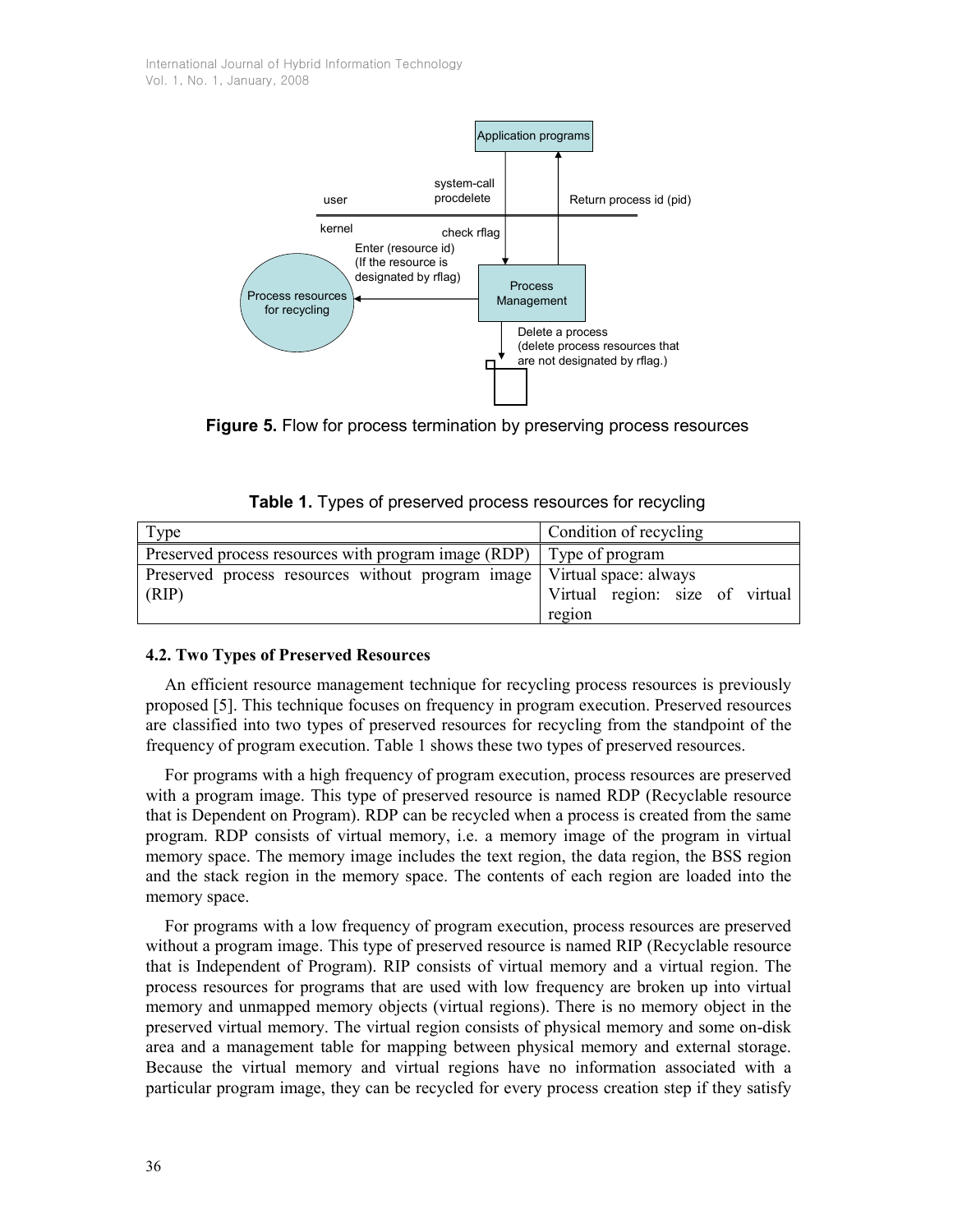the following conditions; virtual memory can be recycled for every process creation event; virtual regions can be recycled if the size of the virtual region is the same as the requested size.

## 5. Proposed Method

### 5.1. Problem

The method proposed in paper [5] can reduce the amount of memory consumed by preserved resources. However, a method that focuses on the frequency of program execution is unable to reduce memory use sufficiently because costs become much worse when some processes in a program are executed concurrently. Because many programs are executed concurrently in a real system, we need to consider the concurrency of process execution.

In the present system, a process that has a high frequency of program execution is preserved as RDP, i.e. RDP can be recycled when a process is created from the same program. As a result, when a process is created from other programs, the preserved process resources cannot be recycled. In this method, the number of RDP for a particular program is greater than 1. One block of RDP is always recycled when the program is executed. However, the remaining blocks of RDP (more than 2) are not recycled if plural processes in the program are not executed concurrently. Therefore, the remainder may be redundant and could consume a significant amount of memory. Namely, in a case where the efficiency of recycling of RDP becomes worse, the cost of process creation and termination increases. In addition, the memory consumption of preserved process resources for recycling increases, because RDP contains program images. Moreover, even if two or more blocks of RDP exist, the effect of recycling the RDP is relatively small because of text-sharing.



Figure 6. Flow chart of process termination in the proposed method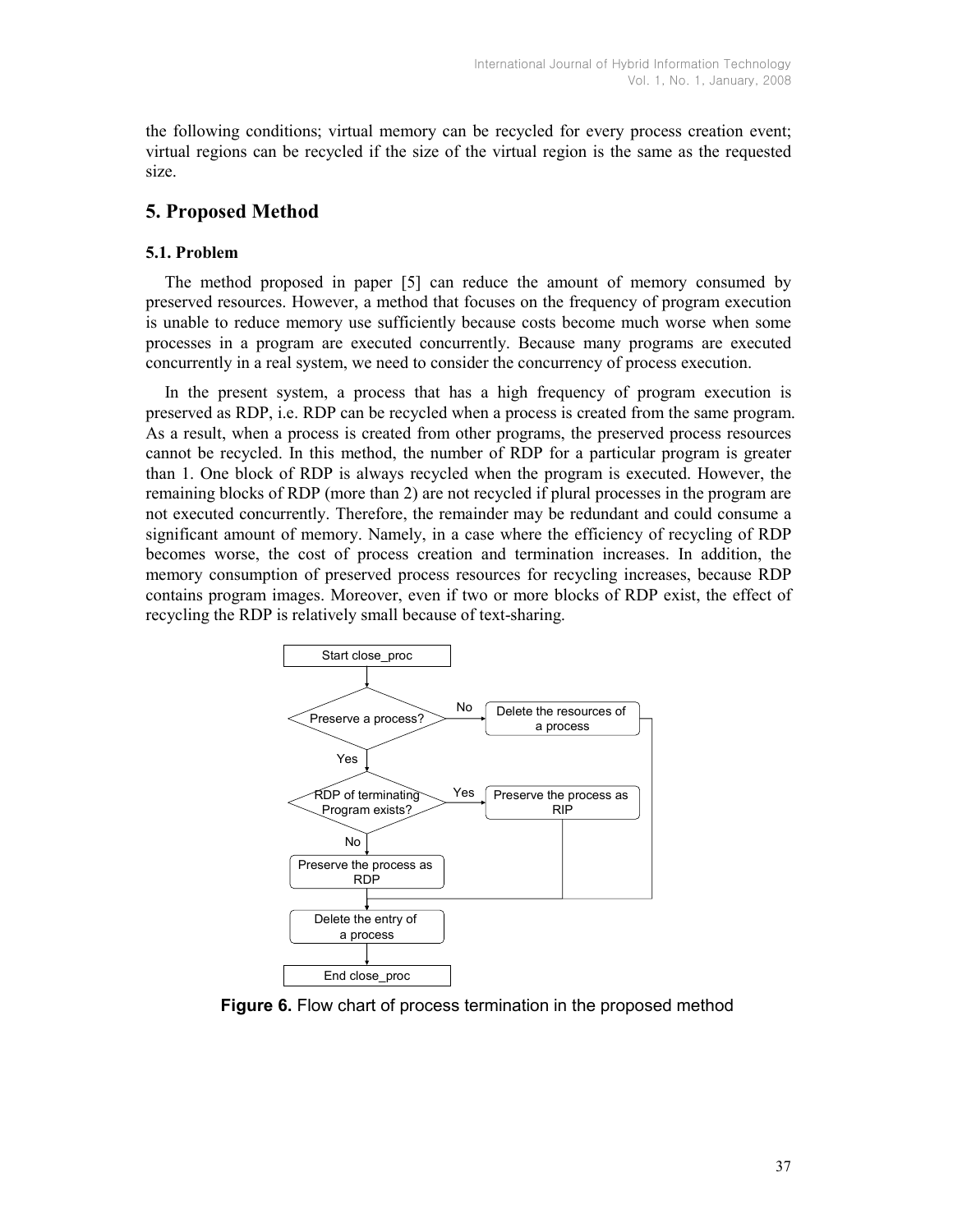### 5.2. Improved Resource Management

To solve the problem described above, only one RDP block is preserved for each program used with high frequency during program execution. When a preserved block of RDP for the same program as a terminating process exists, the process is preserved as RIP.

Figure 6 shows a flow chart of the proposed method. First, the OS decides whether it should preserve resources from a terminating process. Next, the OS checks whether an RDP resource for the terminating program exists. If the RDP exists, the OS preserves the process as RIP. If not, the OS preserves the process as RDP.

### Advantages:

(1) Resources preserved as RIP increase, because resources preserved as RDP are limited to 1 in the proposed method. The ratio of the success of recycling to process creation can be improved, because resources preserved as RIP can be recycled for all programs during process creation. As a result, the processing involved in process creation and termination becomes faster.

(2) The percentage of recycled resources is improved by increasing the amount of process resources preserved as RIP. Thus, the proposed method requires far fewer preserved resources for recycling than are needed in the original method. In addition, the proposed method is much more effective for fast process creation and termination in spite of requiring less memory for preserved resources.

The price of memory chips has decreased enormously recently, and the amount of memory installed in a typical PC is sometimes over 1GB. Because large amounts of memory are now usually installed in computers, it is not difficult to prepare sufficient memory for preserving process resources. Therefore, there is still a lot of memory in computers that remains unused, and we can utilize this unused memory to improve the performance of the computer. Our proposal can provide efficient usage of unused memory; it utilizes unused memory to preserve resources relating to processes, which can then be recycled for fast process creation, i.e. we can convert unused memory into processing power. We expect that our proposal will improve the response time of services that involve many process creation and termination steps. Program images are usually smaller than image files and movie files. Although our proposal does not require a lot of memory, it can realize fast process creation and termination.

### 5.3. Adaptive control function

Various programs are simultaneously executed in a system. The kinds of programs are dynamically changed according to the requests of users. Thus, the proposed system should periodically control the configuration of recycle. We call this mechanism adaptive control function. As mentioned above, all of program calls pass through RIC. Thus, RIC can intercept all requests of process creation. RIC logs history of process creation and feedbacks to process management. Because process management can know which process is executed frequently, it can decide the type of reserved resources for each process.

### 6. Evaluation

To show the practicality of the proposed method, we evaluated it on the **Tender** operating system. We implemented the proposed method in the **Tender**, and then used the benchmark program. The benchmark program invokes a process creation system-call and a process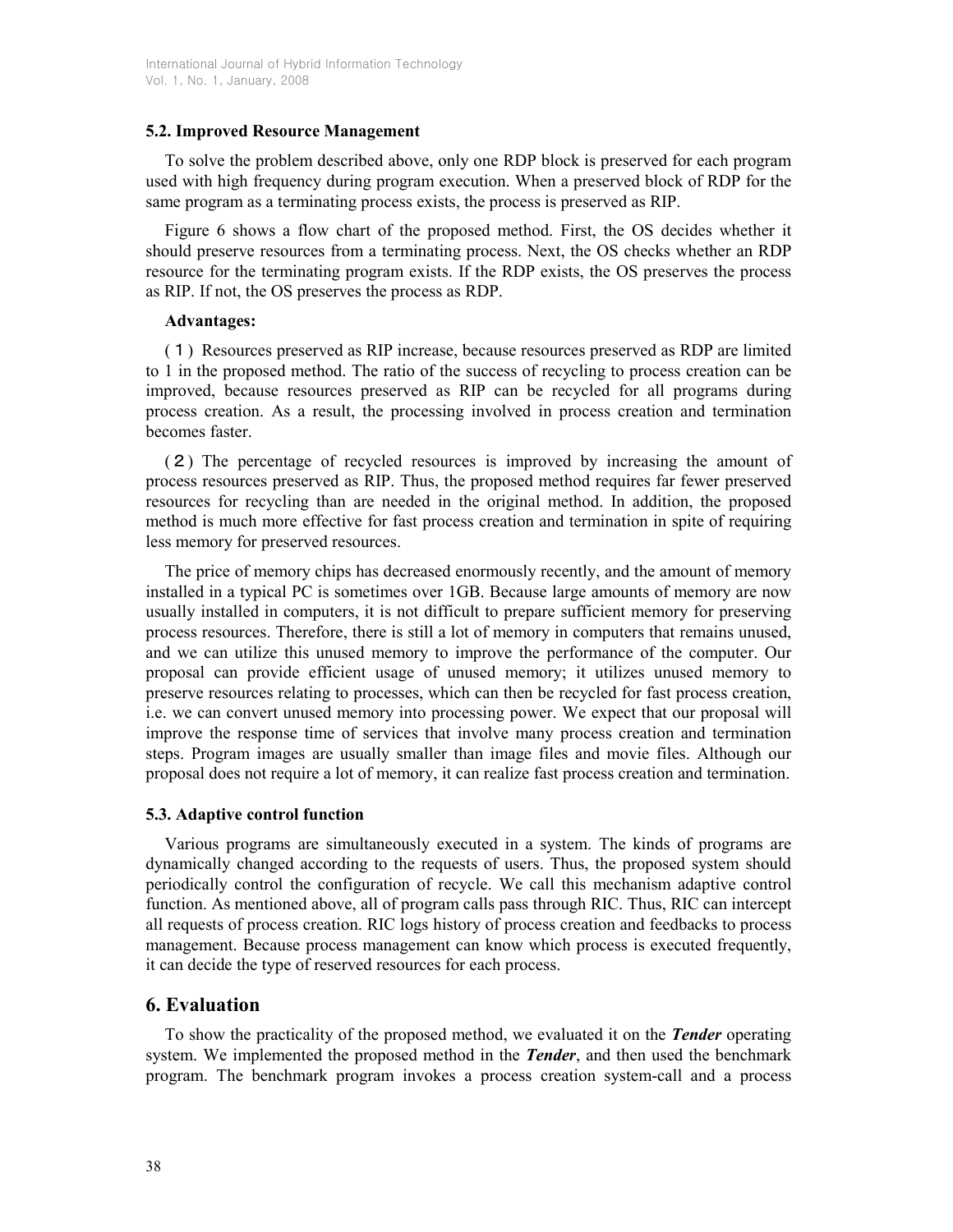termination system-call according to a recorded real program execution sequence. We recorded the sequence on the web server in our lab. The sequence has a length of 1000.

The experiments were performed on a PC (CPU: Pentium III 750MHz, OS: Tender). In the experiments, we measured the memory consumption of the preserved resources and the processing time of the benchmark program. The benchmark program repeats the process creation and termination steps, i.e. the processing time represents the processing time for process creation and termination.

We performed experiments using the proposed method and the original method as proposed in paper [5]. The number of existing processes was changed from 1 to 20. The parameters for the existing processes mean that the benchmark program creates a process and terminates a process to maintain the number of existing processes during the experiments. We measured both the memory consumption and processing time at intervals of 100 program executions. Figure 7, Figure 8, Figure 9 and Figure 10 show the results of the experiments.



Figure 7. Memory consumption of the original method



Figure 8. Memory consumption of the proposed method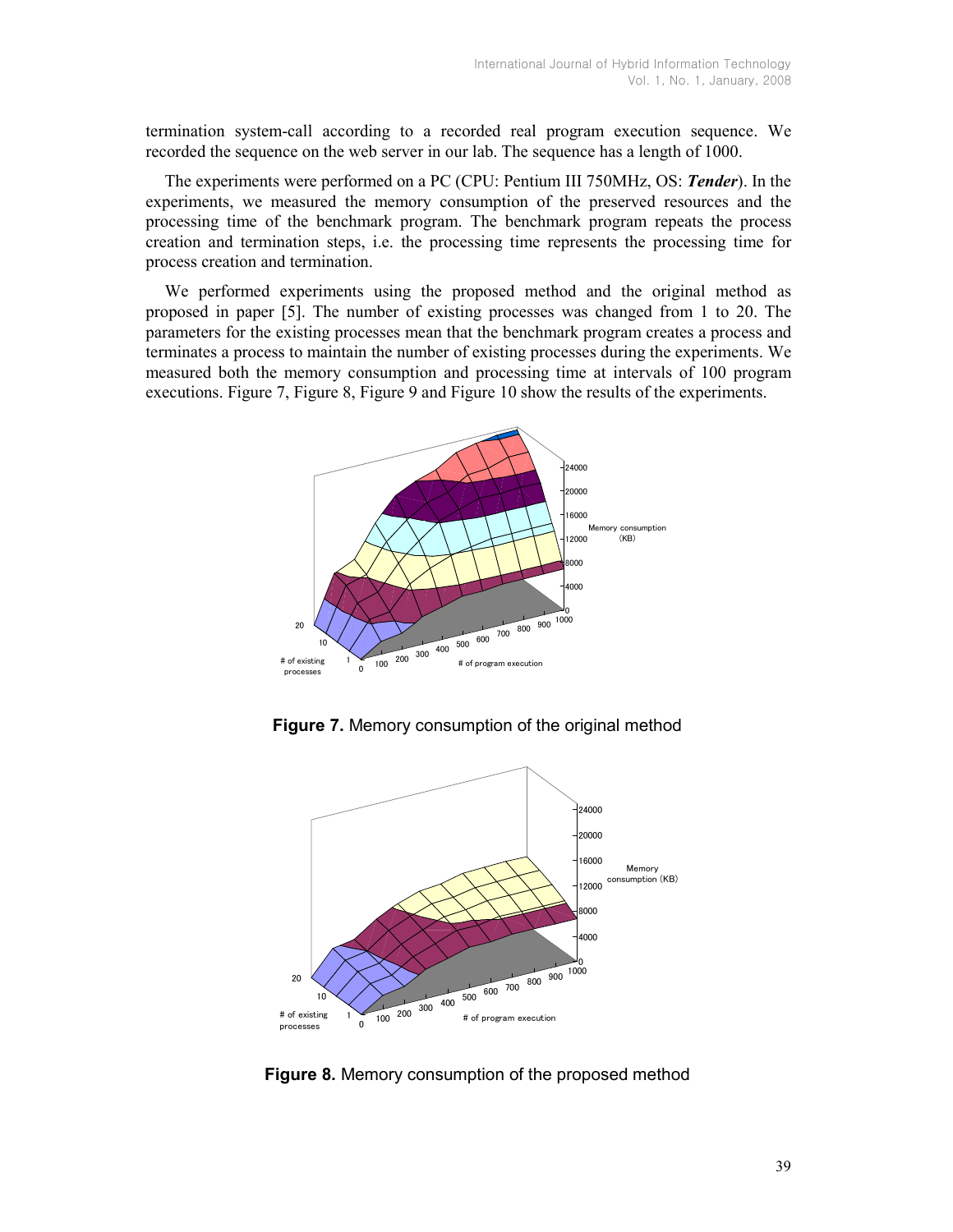The proposed method can reduce the amount of memory consumed for recycling, i.e. the amount of memory consumed by the proposed method is much less than that required by the original. This is because the percentage of recycled resources in the proposal is higher than in the original. As a result, the proposed technique does not need to pool excessive recyclable resources to improve the performance of process creation and termination.

In particular, the memory consumption of the original method increases in proportion to the existing processes. On the other hand, the increase in memory consumption is much less in our proposal because it improves the percentage of recycled resources. That is, the proposal can reduce the amount of preserved resources that are not recycled.



Figure 9. Processing time of the original method



Figure 10. Processing time of the proposed method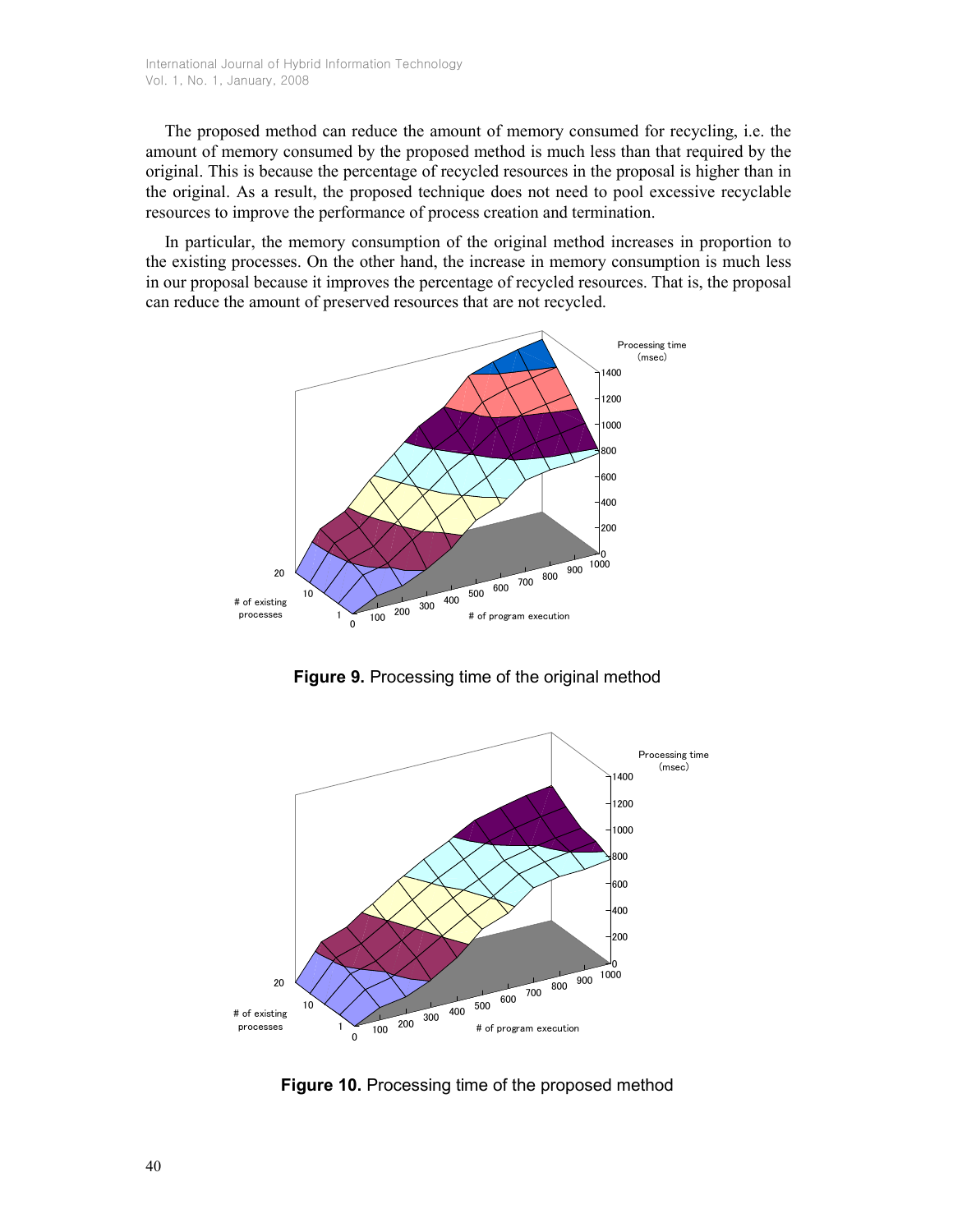Total processing time with the proposed method is hardly influenced by increases in the number of existing processes. On the other hand, processing time in the case of the original technique is influenced when the number of existing processes increases, because of the low ratio of recycled resources. As a result, the OS has to create new resources for process creation.

For between 700 and 1000 executions of the program, memory consumption with the proposed method shows only a small increase in preserved resources increases. We call this duration "a steady state". The steady state comes earlier with the proposed method than with the original, because the proposal needs less memory than the original. Thus, it needs less steps of program execution. In addition, processing with the proposed method is faster than that with original, particularly during the steady state. The cause of this difference is the percentage of recycled resources. In the original, memory consumption increases for the steady state. In this case, the preserved resources cannot satisfy most of the resources requested resources for process creation. As a result, the OS has to create new resources for process creation.



Figure 11. Memory consumption (number of program execution is 1000)



Figure 12. Processing time (number of program execution is 1000)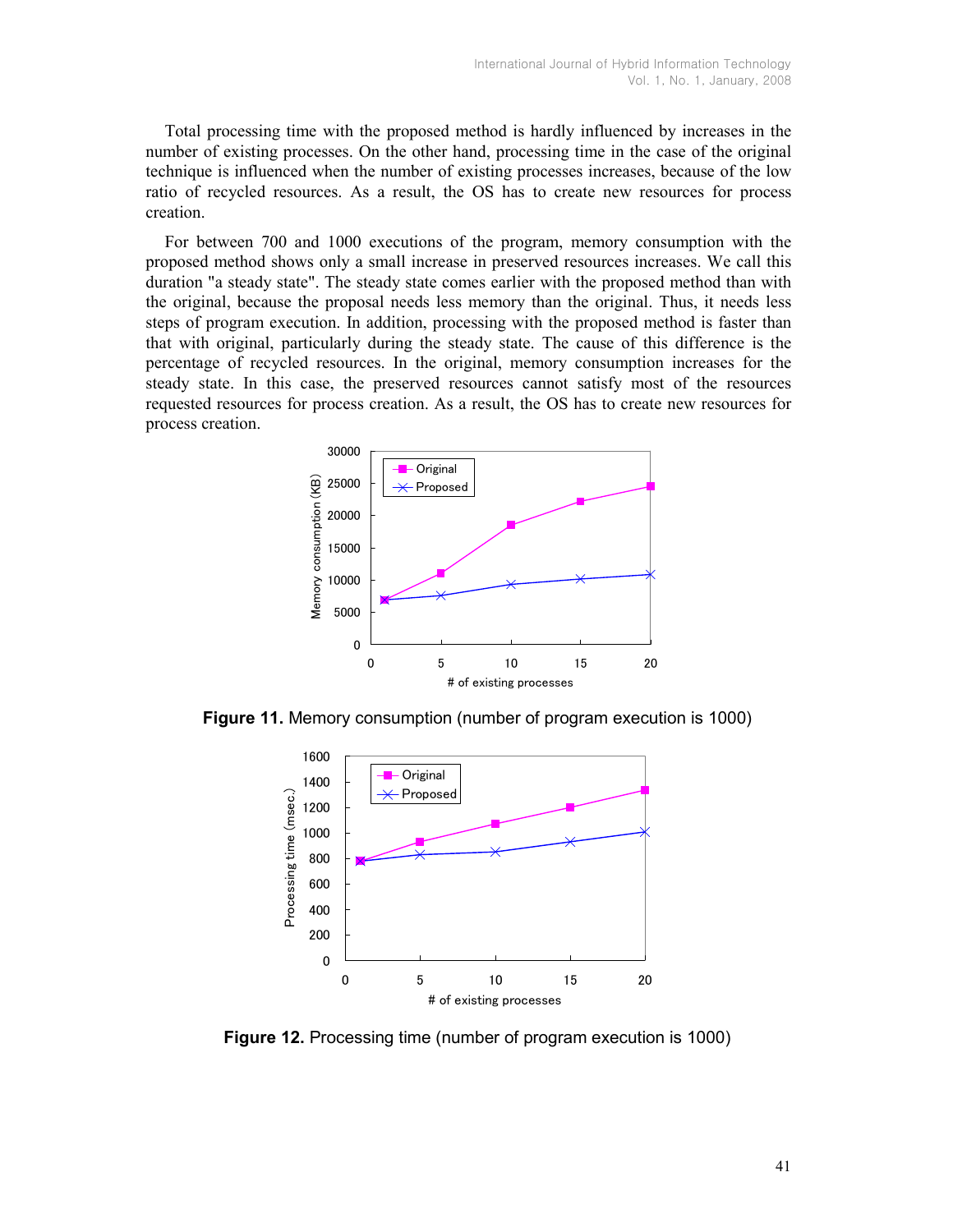Next, Figure 11 and Figure 12 show the results when the number of program executions is 1000. These figures show that the proposal is faster by about 33% than the original. In addition, the proposal can reduce memory consumption by about 56% compared with the original. These results also show the effectiveness of the proposal.



Figure 13. Memory consumption (number of existing processes is 20)



Figure 14. Processing time (number of existing processes is 20)

Figure 13 and Figure 14 show the result when the number of existing processes is 20. These results show that the proposal is about 27% faster than the original. In addition, the proposal can reduce memory consumption by about 54% compared with the original. These results also show the effectiveness of the proposal.

### 7. Conclusion

We have proposed an improved resource management method for recycling process resources. The proposed method can make the implementation of process creation and termination faster, and it can reduce the memory consumption required for preserving resources for recycling. Only one process resource with a program image is preserved for each program that occurs with high frequency of program execution. When a preserved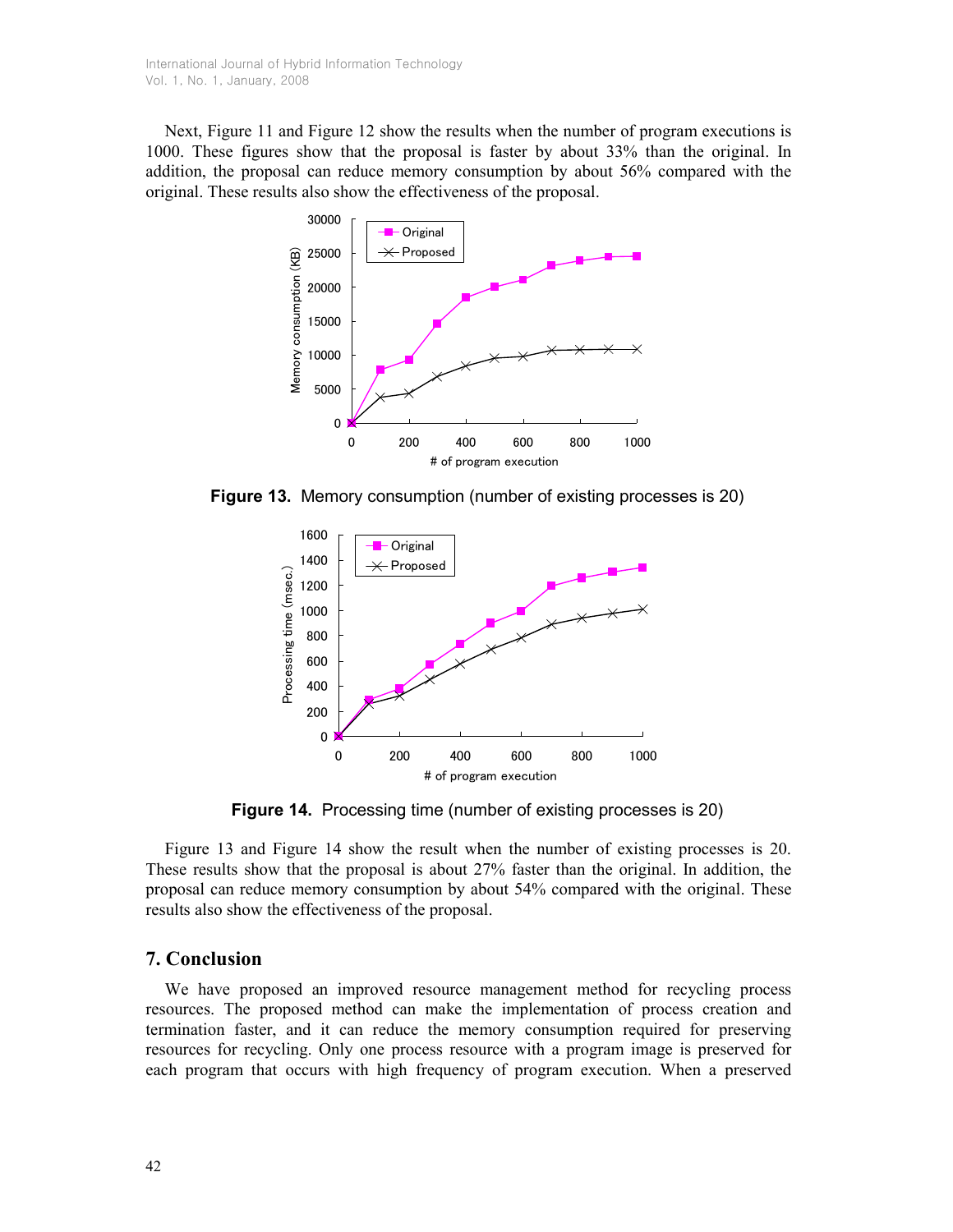process resource with a program image for the same program as a terminating process exists, the process is broken up into process resources without a program image. The ratio of the success of recycling to process creation can be improved, and the recycling rate of the resources is improved by preserved resources without a program image.

We also report the results of our evaluation of the proposed method. The proposed method can reduce the memory that is consumed for recycling. The amount of memory required for recycling is less than half of that needed for our original technique. Processing using our new proposal is faster than that of the original technique. In addition, the proposal suffers little influence from increases in the number of existing processes. The proposed method shows good performance in terms of process creation and termination from the standpoints of processing time and the amount of memory consumed.

Acknowledgement: This research was partially supported by the Ministry of Education, Science, Sports and Culture, Grant-in-Aid for Young Scientists (B) 18300010.

### **References**

[1] Dean Gaudet, "Apache Performance Notes," http://httpd.apache.org/docs/misc/perf-tuning.html

[2] "The Apache Modeling Project," http://f-m-c.org/projects/apache/html/Apache\_Modeling\_Project.html

[3] H. Taniguchi, Y. Aoki, M. Goto, D. Murakami, T. Tabata, "Tender Operating System based on Mechanism of Resource Independence," IPSJ Journal, Vol. 41, No. 12, pp. 3363-3374, 2000. (in Japanese)

[4] "Tender project," http://www.swlab.it.okayama-u.ac.jp/lab/tani/research/tender-e.html

[5] T. Tabata, H. Taniguchi, "Proposal of Efficient Resource Management for Recycling Process Elements," IPSJ Transactions on Advanced Computing Systems, Vol. 44, No. SIG 10(ACS2), pp. 48-61, 2003. (in Japanese)

[6] J. S. Quarterman and A. Silberschatz and J. L. Peterson, "4.2BSD and 4.3BSD as Examples of the UNIX System," ACM Computing Surveys, Vol. 17, No. 4, pp. 379-418, 1985.

[7] A. Braunstein, M. Riley, J. Wilkes, "Improving the Efficiency of UNIX File Buffer Caches," SOSP: 12th ACM Symposium on Operating Systems Principles, pp. 71-82, 1989.

[8] R. H. Patterson, G. A. Gibson, E. Ginting, D. Stodolsky, J. Zelenka, "Informed Prefetching and Caching," SOSP'95: 15th ACM Symposium on Operating Systems Principles, pp. 79-95, 1995.

[9] V. S. Pai, P. Druschel, W. Zwaenepoel, "IO-Lite: A Unified I/O Buffering and Caching System," OSDI'99: USENIX Association 3rd Symposium, pp. 15-28, 1999.

### Authors



Toshihiro Tabata

Received the B.E. degree in 1998, the M.E. degree in 2000, and the Ph.D. degree in computer science in 2002, all from the Kyushu University, Fukuoka, Japan. In 2001 he was a Research Fellow of the Japan Society for the Promotion of Science. In 2002 he became a Research Associate in Faculty of Information Science and Electrical Engineering at Kyushu University. He has been an associate professor of Graduate School of Natural Science and Technology at Okayama University since 2005. His research interests include operating systems and computer security. He is a member of the Information Processing Society of Japan (IPSJ), the institute of Electronics, Information and Communication Engineers (IEICE), USENIX, and ACM.